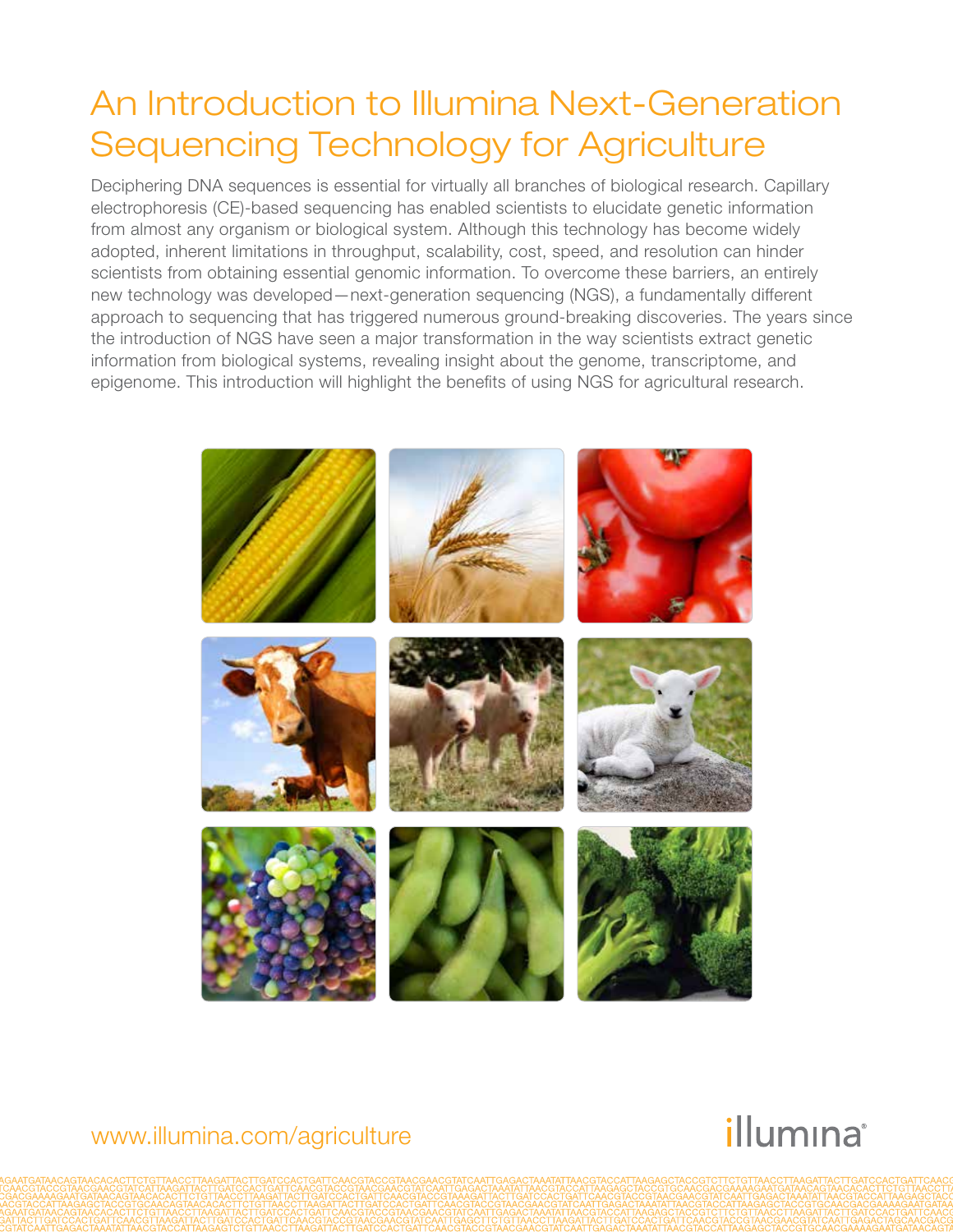# Welcome to Next-Generation Sequencing

Advances in NGS have been instrumental in advancing scientific fields from human disease research to environmental and evolutionary science. NGS lends itself particularly well to the agricultural laboratory, where genomes can be complex and *a priori* knowledge scarce. NGS allows identification of novel SNPs accounting for valuable phenotypic traits or the sequencing of unculturable organisms. For veterinary diagnostic applications, single-base resolution allows tracking of microbial or viral adaptation over short periods of time, both in the laboratory and in the environment.

As evidence of the uptake of this technology, NGS data output has increased at a phenomenal rate, more than doubling each year since it was introduced. In 2007, a single sequencing run could produce about one gigabase (Gb) of data. By 2012, that rate had jumped 1000x to one terabase (Tb) of data in a single sequencing run. With this tremendous increase in output has come a 105-fold decrease in the cost of bacterial whole-genome sequencing. In 1995, sequencing the 1.8 megabase (Mb) genome of *Haemophilus influenzae* with CE technology cost ~1 million US dollars, taking over one year. Today, sequencing the 5 Mb genome of *Escherichia coli* with Illumina NGS can be done in one day at a fraction of the cost.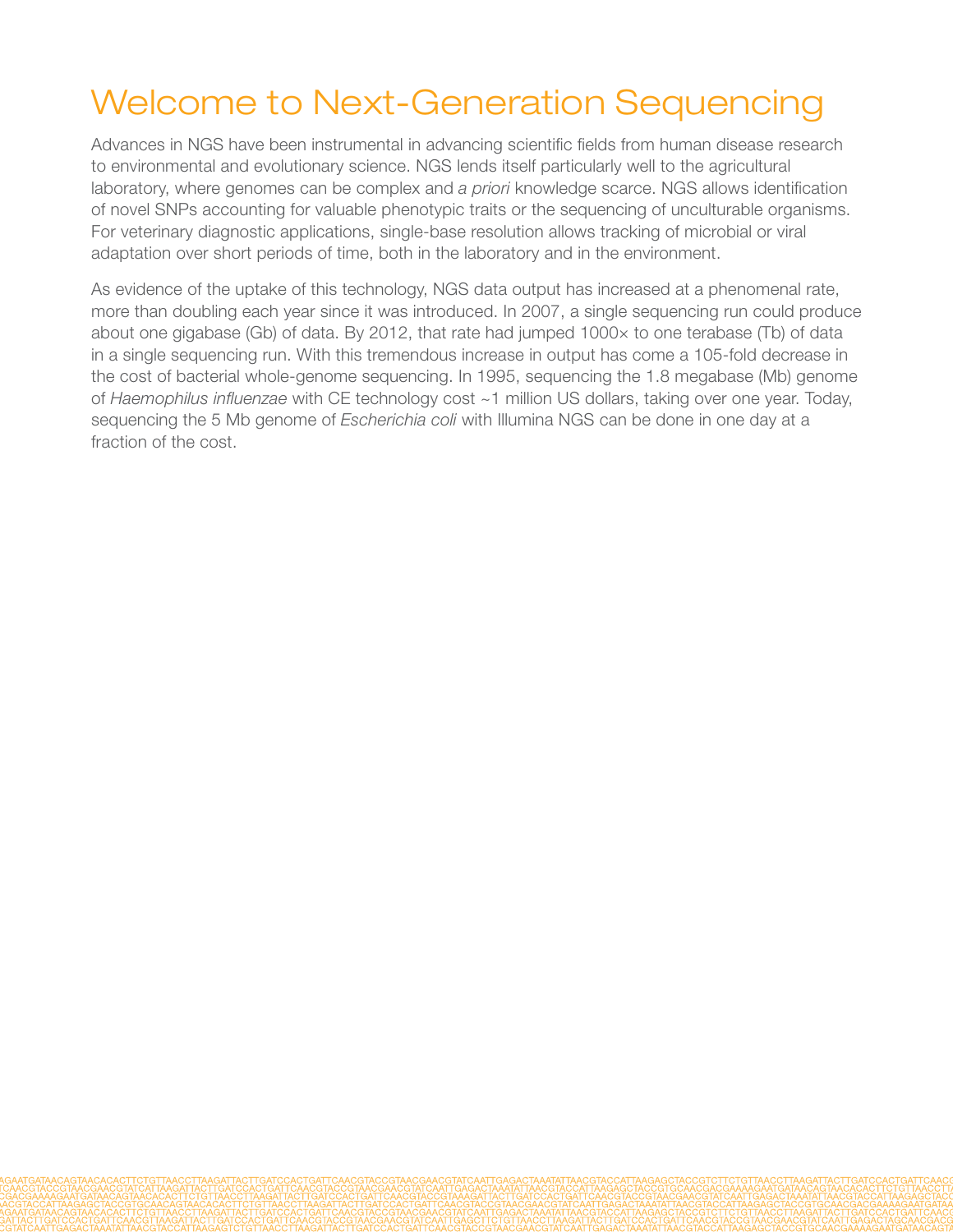# Basic Concepts of NGS

In principle, NGS is similar to Sanger-based, or CE sequencing. The bases of a small fragment of DNA are sequentially identified from signals emitted as each fragment is re-synthesized from a DNA template strand. NGS extends this process across millions of reactions in a massively parallel fashion. This advance enables rapid sequencing of many large stretches of DNA, with the latest instruments capable of producing 1 Tb of data in a single sequencing run.

To illustrate how this process works, consider a single genomic DNA (gDNA) sample. The gDNA is first fragmented into a library of small segments and sequenced. The newly identified strings of bases, called reads, are then reassembled bioinformatically using a known reference genome (resequencing), or assembled together using advanced computational techniques if no reference genome is available (*de novo* sequencing). The full set of aligned reads reveals the entire genomic sequence of the sample (Figure 1). Once the sample library is prepared, all of the sequencing steps through data analysis can be performed on a single instrument, facilitating rapid turnaround with minimal hands-on time.



## Library Preparation

How NGS is used experimentally is largely dictated by the way sequencing libraries are prepared and the way the data are analyzed, with the actual sequencing steps remaining fundamentally unchanged. A growing number of library preparation kits are currently available to provide complete reagents and protocols for sequencing whole genomes, small genomes, mRNA, targeted regions such as whole exomes, targeted or enriched regions, protein-binding regions, and more. To address specific research objectives, researchers have developed many novel protocols to isolate specific regions of the genome associated with a given biological function.

Library preparation protocols for NGS are generally more rapid and straightforward than those for CE-based Sanger sequencing. With NGS, researchers can start directly from a gDNA or cDNA library. The DNA fragments are then ligated to specific oligonucleotide adapters needed to perform the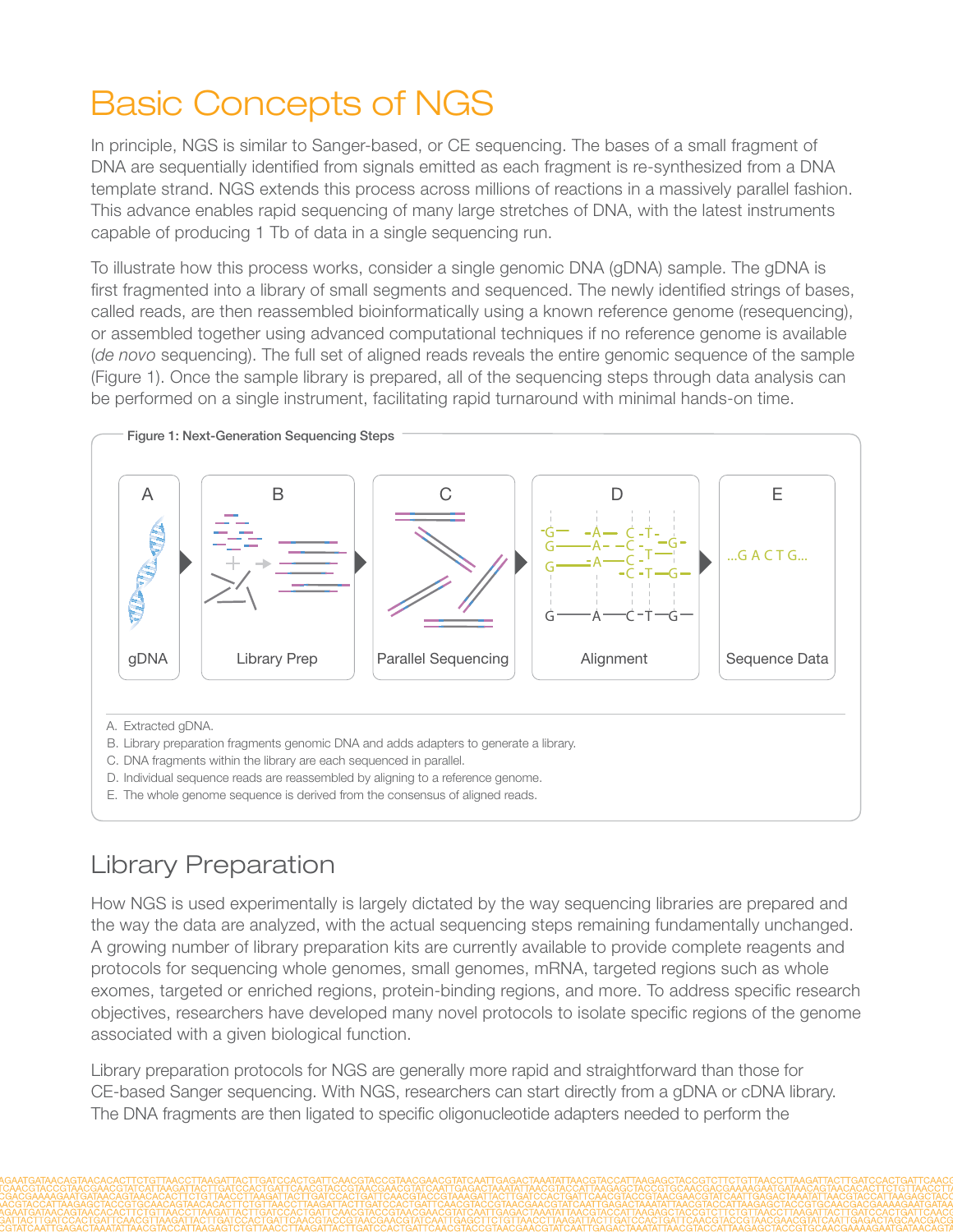sequencing biochemistry, requiring as little as 90 minutes with Illumina's Nextera® technology (Figure 2). In contrast, CE-based Sanger whole-genome sequencing requires genomic DNA to be fragmented first and cloned into either bacterial artificial chromosomes (BACs) or yeast artificial chromosomes (YACs). Then, each BAC/YAC must be further subcloned into a sequencing vector and transformed into the appropriate microbial host. Template DNA is then purified from individual colonies or plaques prior to sequencing. This process can take days or even weeks to complete.



# Scalable Studies Enabled by Multiplexing

For veterinary diagnostic applications such as sequencing small bacterial or viral genomes, researchers can choose to use a lower output instrument and process a smaller number of samples per run, or opt for a higher output instrument to process a large number of samples. Multiplexing enables large numbers of samples to be simultaneously sequenced during a single experiment (Figure 3). To accomplish this, individual "barcode" sequences are added to each sample so they can be differentiated during the data analysis.

With multiplexing, NGS dramatically reduces the time to data for large numbers of samples. Processing hundreds of amplicons on hundreds of samples using CE technology generally requires several weeks or months. The same number of samples can now be sequenced in a matter of hours and fully analyzed within two days using NGS. With highly automated, easy-to-use protocols, researchers can go from experiment to data to publication faster, more easily, and more costeffectively than ever before.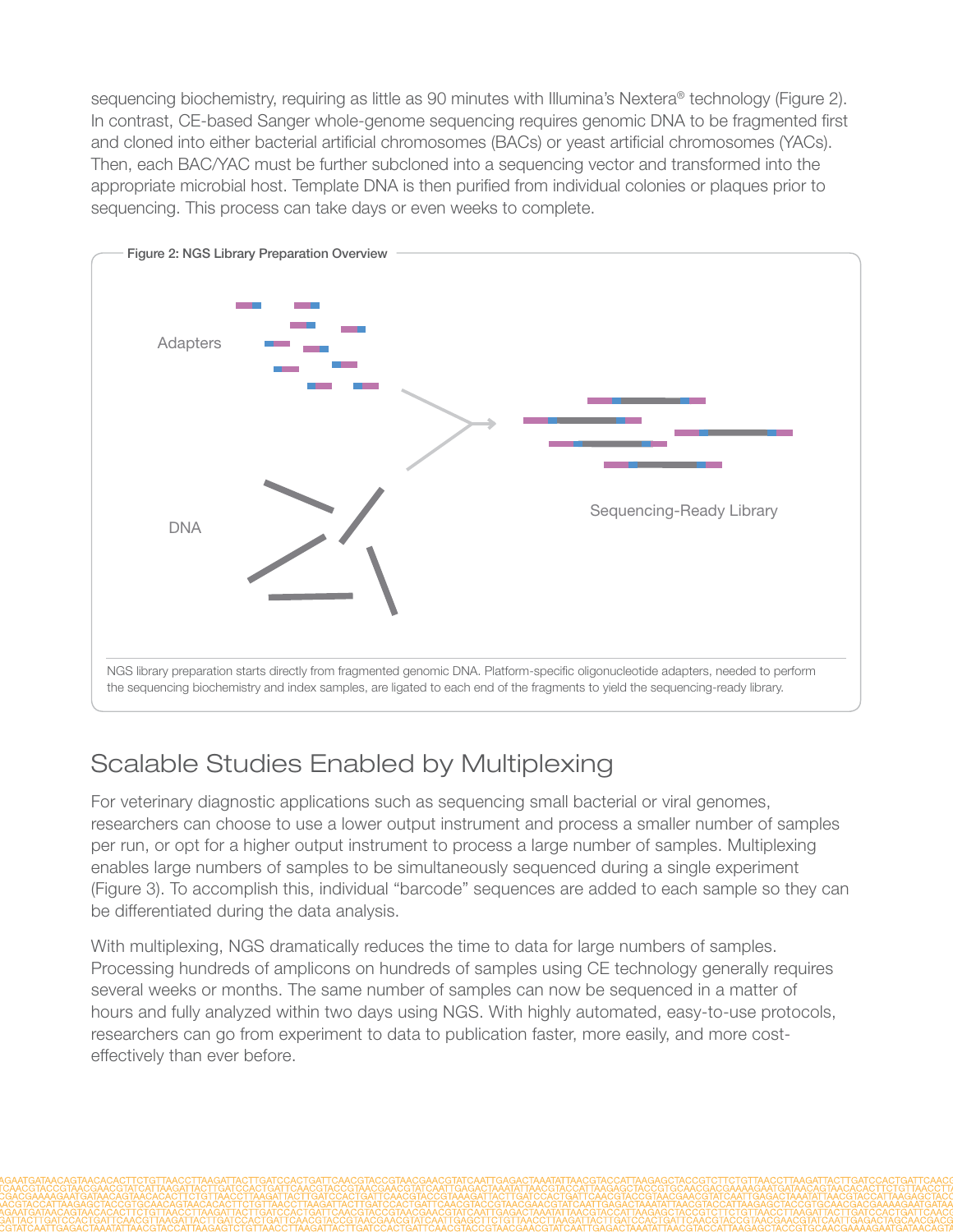

D. Each set of reads is aligned to the reference sequence.

# Paired-End Sequencing

Paired-end (PE) and Mate Pair (MP or long-insert, paired-end) sequencing, where both ends of a DNA fragment are sequenced (Figure 4), allow long range positioning of the DNA fragment. Because the distance between each paired read is known, alignment algorithms can use this information to precisely map the reads, resulting in superior alignment across difficult-to-sequence regions or junctions near repetitive genome regions, such as those found in many plant (wheat and maize) genomes. Illumina NGS offers the flexibility of variable insert sizes (typically 400 bp to 5 kb) and read lengths (35–300 bp), allowing high resolution characterization of any genome.

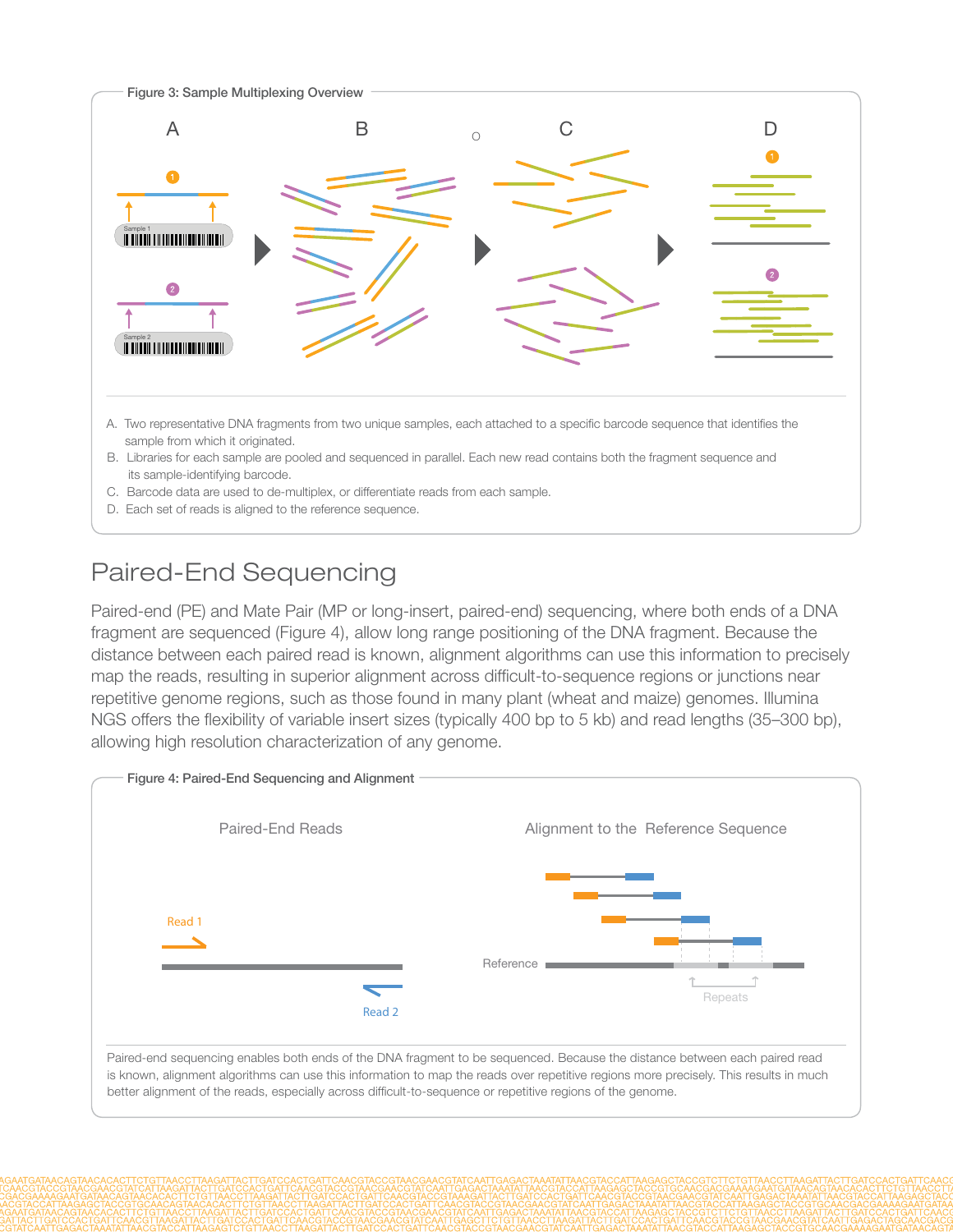# Analyze, Store, and Share in the Cloud

Data analysis is an important factor to consider for sequencing applications. One of the biggest challenges with NGS systems has been the requirement for a high-performance computing infrastructure, enterprise-level storage, and highly skilled bioinformatics and IT staff. Depending on the application, most subsequent analyses can be run directly on optimized software installed on the sequencer's internal computer, or in BaseSpace®, Illumina's unique cloud computing environment. By storing and analyzing data in the cloud, BaseSpace users can instantly share data with collaborators across the hallway or across the globe. The BaseSpace Application Store will provide seamless access to a wide variety of commercial software tools, as well as collection of well-known and open-source algorithms from academic institutions.

## End-to-End Solution

Only Illumina NGS provides a fully supported solution from DNA to results, with specialized library prep choices for the applications you are working on, robust and proven sequencing reagents, and a wide range of simple data analysis tools (Figures 5 and 6).



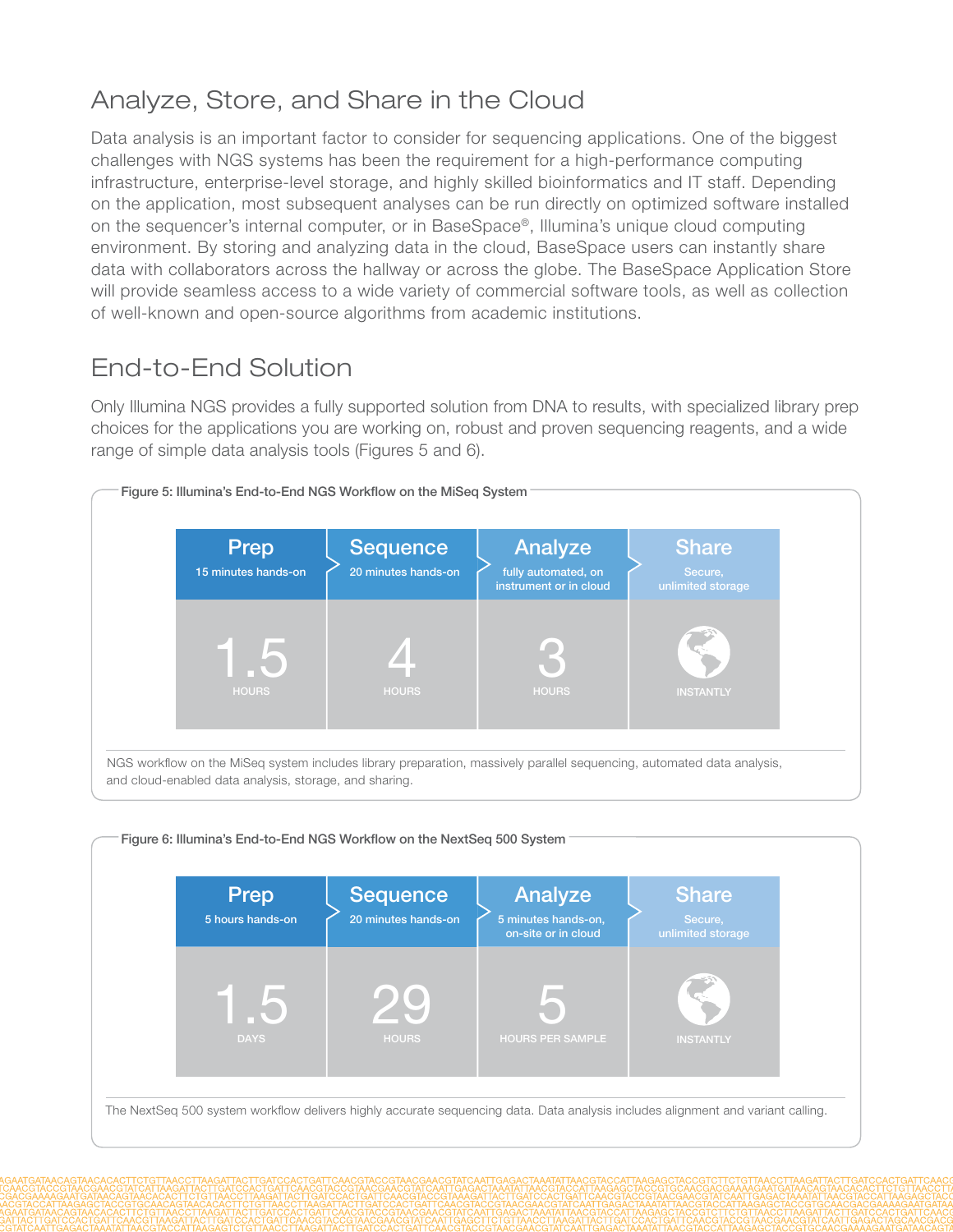# Agricultural Applications

Until recently, sequencing an entire genome was a major endeavor. The ability of NGS to produce a large volume of data in a short period of time makes it a powerful tool for whole-genome sequencing. Its speed and cost-effectiveness also make it an ideal method for targeted sequencing, which focuses on defined regions of the genome.

To accelerate the return on investment in breeding practices, there's an increasing drive towards lower cost methods that will enable the implementation of SNP genotyping tools for routine screening in more agriculture crops. The recent evolution of sequence-based genotyping methods is a direct result of the pressing need for more cost-effective solutions.

## Whole-Genome Sequencing

Whether a research project is focused on a novel species or just one that has never been investigated before using genetic tools, *de novo* sequencing is a first step toward understanding the genetic underpinnings of a plant or animal's functions and its interaction with the environment. NGS is fully scalable, capable of sequencing large (wheat and oats), medium (bovine, porcine, and ovine), small (rice), and tiny genomes (viral and bacterial). By contrast, whole-genome sequencing using CE-based Sanger technology requires significant time and resources, even for small genomes. The power and speed of NGS was demonstrated during the 2011 enteroaggregative *E. coli* outbreak in Europe, which prompted a rapid scientific response. Using NGS data, researchers were able to quickly generate a high-quality, whole-genome sequence of the bacterial strain, enabling them to better understand the genetic mutations conferring the increased virulence.

NGS has also transformed metagenomics, enabling the study of large microbial communities directly in their natural environment without prior culturing. These studies can yield important information about the complex and diverse populations of microbes associated with animal and plant development, from rumen flora that enhance animal digestion to root-associated bacteria involved in nitrogen fixation.

### Example: *De novo* Sequencing

One challenge associated with sequencing several plant and animal genomes is the lack of reference genomes available for many species. This means that whole-genome sequencing must often be done *de novo*, where the reads are assembled without aligning to a reference sequence. Paired-end reads and increasing reads lengths up to 300 bp help produce longer contigs for *de novo* sequencing by filling gaps in the consensus sequence, resulting in a more complete assembly. The resulting assembled genome can be used to assign map positions and stack diverse breed information, enabling subsequent resequencing to discover SNPs and other genetic variations.

# Targeted Sequencing

With targeted sequencing, only a subset of genes or defined regions in a genome are sequenced, allowing researchers to focus time, expenses, and data storage resources on the most impactful regions of the genome for their research. Amplicon sequencing refers to sequencing selected regions of the genome spanning hundreds of base pairs up to several kilobases. For bovine studies, the Illumina TruSeq® Custom Amplicon Library Preparation kit allows researchers to perform rapid in-solution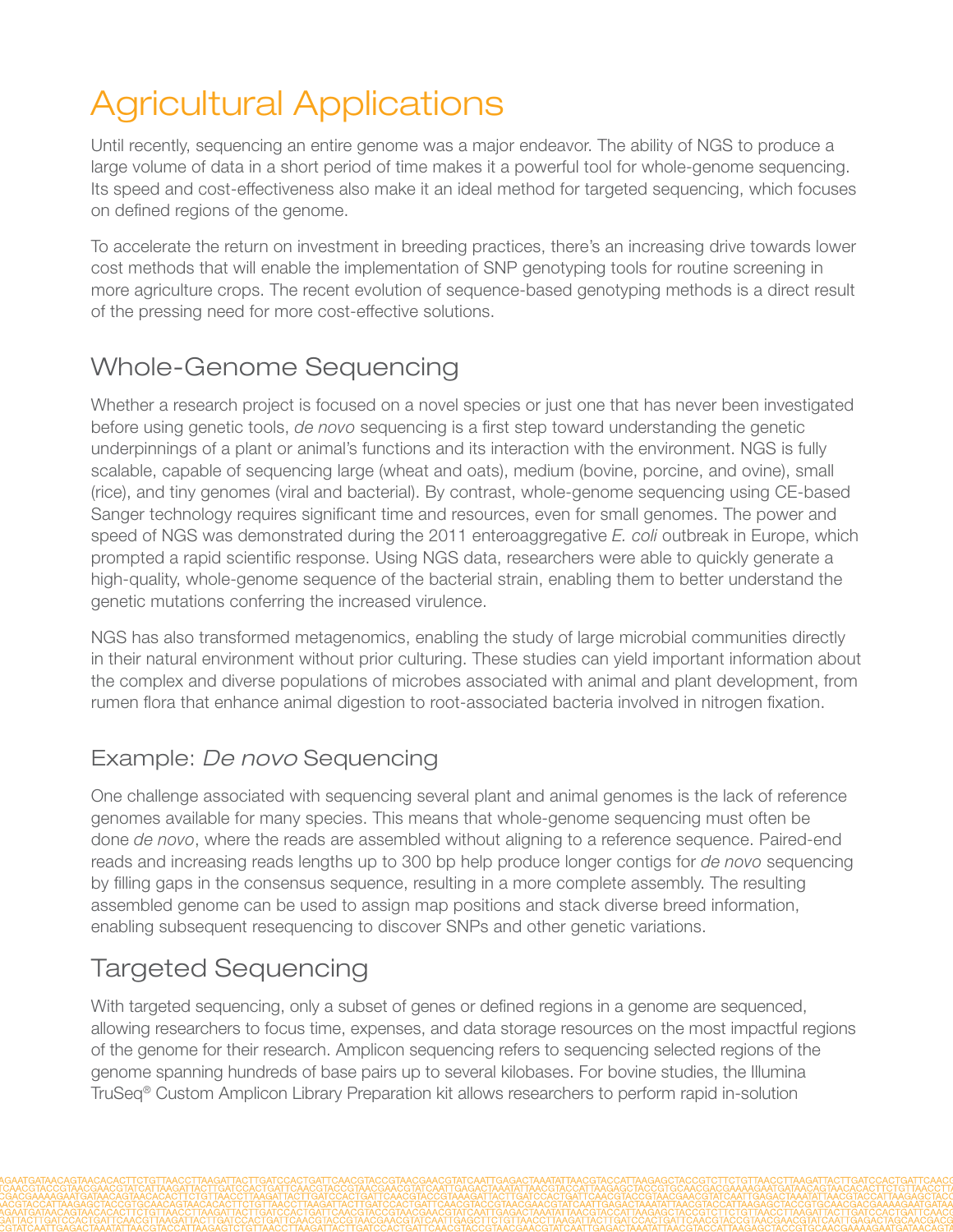amplification of custom-targeted regions from genomic DNA. Using this approach, thousands of amplicons spanning multiple samples can be simultaneously prepared and indexed in a matter of hours. With the ability to process numerous amplicons and samples on a single run, NGS enables researchers to simultaneously analyze all genomic content of interest in one experiment, at fraction of the time and cost of conventional CE sequencing.

### Example: 16S Metagenomic Sequencing

A common use of amplicon sequencing involves comparing the bacterial 16S rRNA gene, a widely used method for studying phylogeny and taxonomy in prokaryotes. This method has been used to evaluate bacterial diversity in many environments, allowing researchers to characterize microbiomes from samples that are otherwise difficult or impossible to study. NGS, with its ability to sequence thousands of organisms in parallel, is uniquely suited to this application. The ability to pool samples and obtain high sequence coverage during a single run allows NGS to identify rarer variants that are missed, or too expensive to identify, using CE-based sequencing approaches. Table 1 illustrates the comparison of 96 samples done on the MiSeq versus CE sequencing for the purpose of comparison.

| Parameter                    | <b>MiSeg System</b> | <b>Sanger Sequencing</b> |
|------------------------------|---------------------|--------------------------|
| Samples in project           | 96                  | 96                       |
| <b>Number of amplicons</b>   | 12                  | 12                       |
| <b>Target panel size</b>     | $~5$ kb             | $~10-5$ kb               |
| Time for library prep        | $<$ 3 hours         | $<$ 3 hours              |
| <b>Sequencing time</b>       | 1 day               | 6 days                   |
| Price per amplicon*          | \$1 USD             | \$4 USD                  |
| Project price*               | $<$ \$2000 USD      | $>$ \$4500 USD           |
| Coverage depth per amplicon  | > 13,000x           | $2x**$                   |
| On instrument data analysis? | Yes                 | <b>No</b>                |

Table 1: Illumina NGS and CE-Based Sanger Sequencing for Targeted Applications

True metagenome sequencing studies, comprising hundreds or thousands of possible genomes, are cost- and labor-prohibitive with CE sequencing, and only possible with high-throughput NGS systems such as the Illumina HiSeq®, NextSeq™, and MiSeq® systems.

# Next-Generation Genotyping (NGG)

Implementing SNP genotyping tools for routine screening in many agriculture crops relies upon low cost genetic screening methods. The lower the cost, the more researchers can accelerate the return on investment in breeding practice for genetic mapping, screening backcross lines, purity testing, constructing haplotype maps, and performing association and genomic evaluation for plant agrigenomics studies. We use NGG to refer to genotyping using NGS sequencing methods. NGG encompasses methods to discover novel SNPs and genotype them, often simultaneously in many individuals or specimens. For small genomes such as *Drosophila* or high profile research species like *Arabidopsis*, most NGG methods can be completed with standard library preparations and manufacturer multiplexing protocols. Target enrichment or reduction of genome complexity can be employed for larger genomes, requiring homebrew library preparation and optimized multiplexing to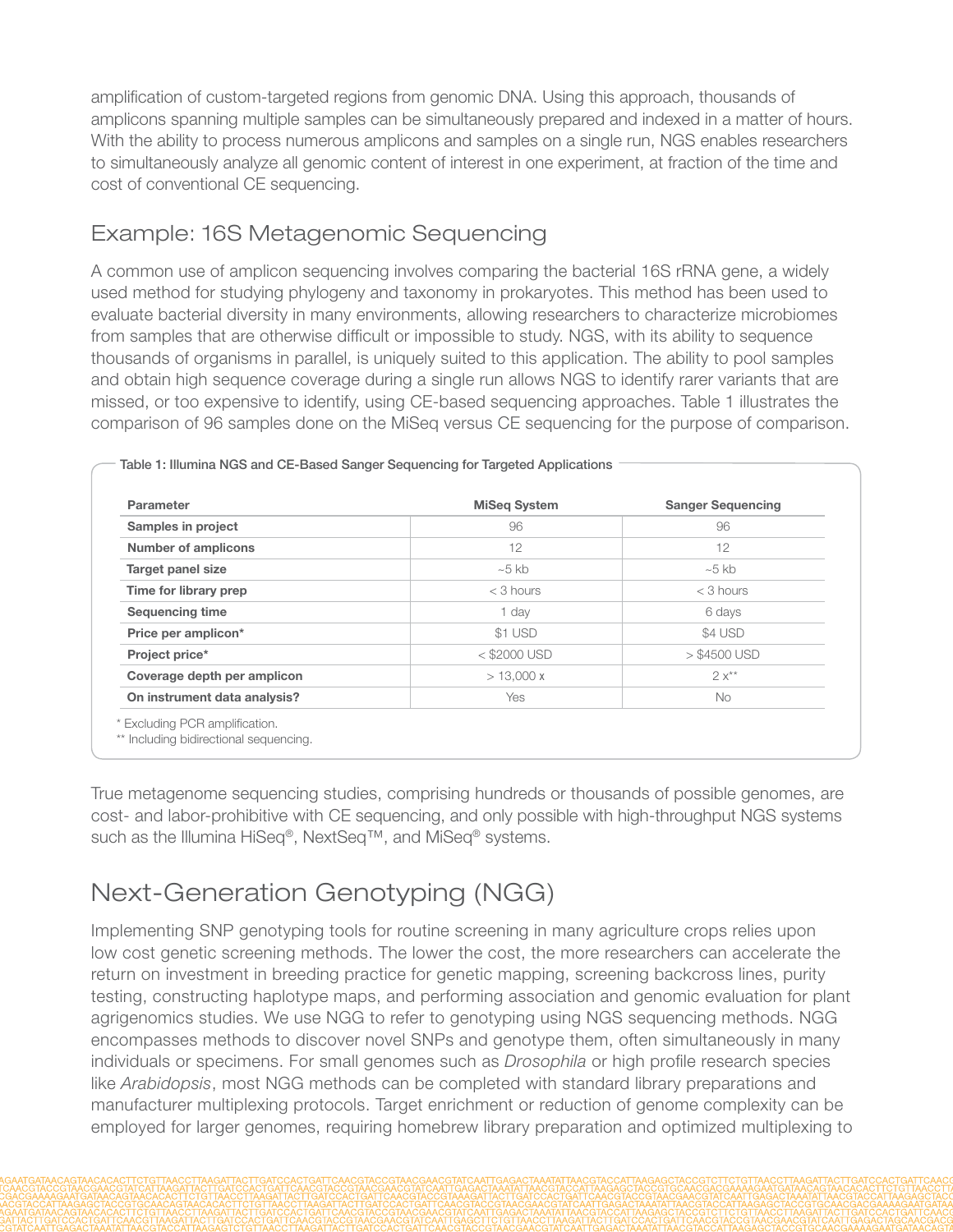ensure low cost, while offering sufficient overlap in sequencing coverage to call SNPs reliably. NGG benefits for agricultural research vary slightly by method and offer lower cost, reduced ascertainment bias, and in some cases, an ability to perform comparative analysis across samples in the absence of a reference genome. Proven NGG methods include PCR-based approaches (amplicon or long range PCR), restriction enzyme methods (RAD-Seq or published GBS methods by Cornell), and targeted methods of enrichment to capture desired regions of the genome, such as microsatellites, exome, and methylation sensitive sequencing.

### Example: RAD-Seq

Restriction site-associated DNA sequencing (RAD-Seq) is a genome complexity reduction method, designed to reliably interrogate a fraction of a target genome instead of the entire genome sequence. This method involves use of a tailored restriction enzyme protocol optimized to characterize SNPs and sequencing depth to meet a given project goal. The short fragments (or RAD tags) of genomic DNA that flank the enzyme recognition site are screened for the presence of genetic variation. NGS compatible RAD fragment libraries enable massively parallel and multiplexed sample sequencing of RAD-tag libraries, facilitating the rapid discovery and genotyping of tens to hundreds of thousands of identical SNPs across large populations.

# Discover. Develop. Deploy.

The advent of NGS has enabled agricultural researchers to study livestock, crops, and biological systems at a level never before possible. With clear benefits over Sanger-based CE sequencing, next-generation sequencing can accelerate and enhance agricultural research, advance the development of high-value trait screening methods, and enable the swift deployment of these applications in the real word. To identify the sequencing platform that is optimal for your research needs, visit www.illumina.com.